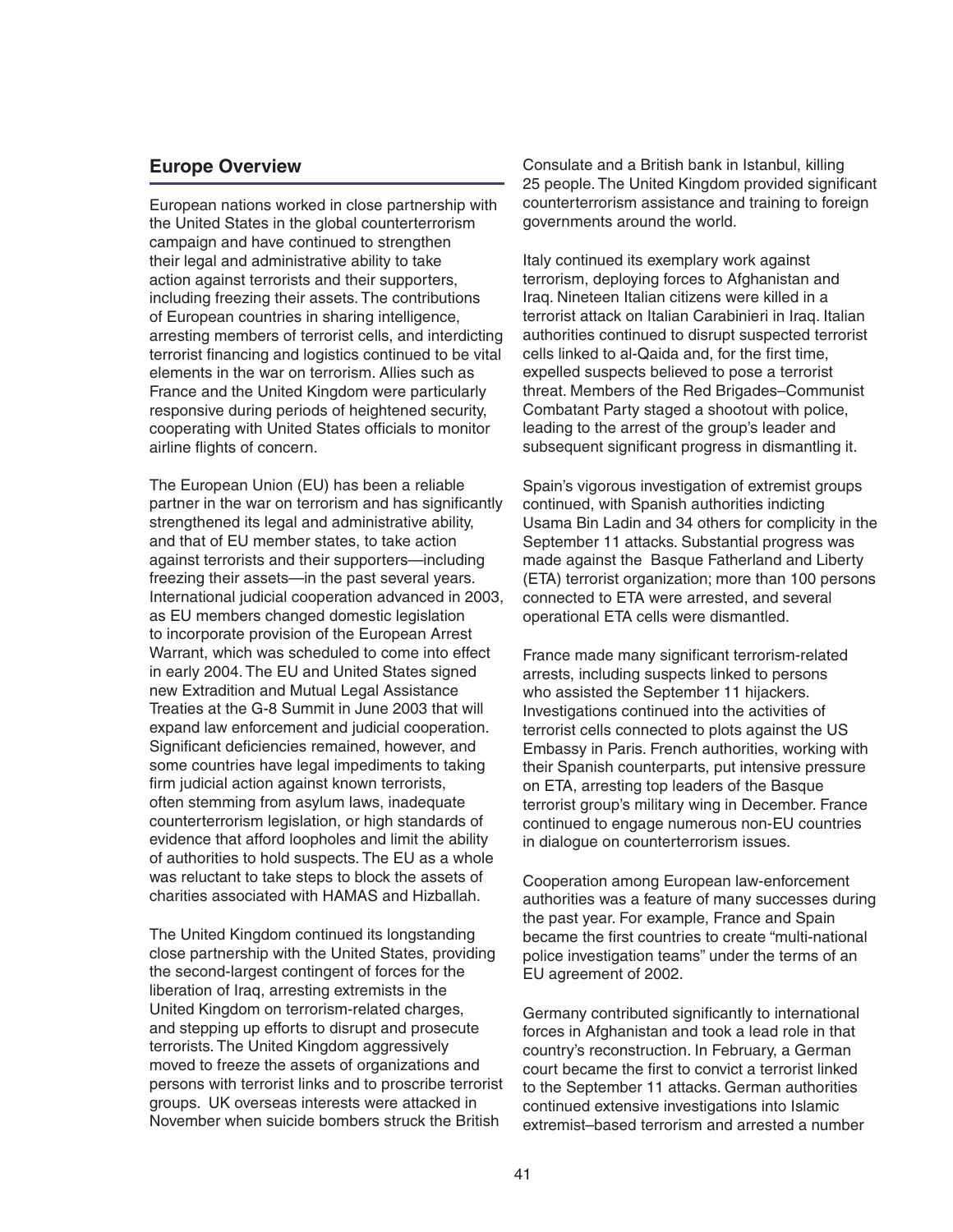of suspects. In November, Germany extradited suspected al-Qaida financier Sheik Mohammed ali Hasan al Moayad and an associate to the United States.

In Turkey, two separate—but probably coordinated—attacks by suicide bombers on British and Jewish targets in Istanbul in November killed 61 people. Turkey and the United States continued to discuss cooperation against Kongra-Gel (KADEK—the former Kurdistan Workers Party), which, for its part, continued to launch attacks against Turkish targets. Despite progress by Turkish police against the Revolutionary People's Liberation Party (DHKP/C), that group continued its attacks as well.

In December 2003, a Greek court convicted 15 members of Revolutionary Organization 17 November (17N) of hundreds of crimes, sentencing five 17N leaders to multiple life terms and imposing sentences of up to 244 years on others. Four suspects were acquitted.

Estonia, Latvia, Lithuania, Denmark, and Norway contributed forces and reconstruction assistance to Afghanistan and Iraq. Sweden and Finland also have peacekeepers in Afghanistan and are active in reconstruction in both nations. Norwegian authorities continued to investigate suspected Ansar al-Islam leader (and Norway resident) Mullah Krekar and froze an account linked to that organization.

Despite limited resources, the countries of southeast Europe have actively supported the international Coalition against terrorism. Albania, Serbia-Montenegro, Bosnia and Herzegovina, Croatia, and Bulgaria cooperated to combat organized crime and various forms of trafficking, enhance border security, and improve training for border security personnel.

The United States and the EU signed extradition and mutual legal assistance agreements in June that, as US Attorney General John Ashcroft noted, will provide "additional tools to combat terrorism, organized crime, and other serious forms of criminality." The EU and its member states have made significant contributions to the reconstruction of Aghanistan.

#### **Albania**

Despite limited resources, Albania has provided considerable support to US and international counterterrorism initiatives. Albania continues to implement its National Action Plan against Terrorism, originally approved in 2002.

The government has frozen the assets of a notorious terrorist financier, curtailed the activities of suspect Islamic NGOs, and detained or expelled individuals suspected of having links to terrorism or attempting to foment religious intolerance. In June 2003, Parliament passed a strong moneylaundering law that included antiterrorist financing provisions, bringing Albania's legislation into compliance with international standards. The Bank of Albania has also established a task force to monitor all financial activities of secondary banks and their compliance with client verification. Legislation is pending that would define what constitutes a terrorist act, identify the antiterrorism responsibilities of specific Government agencies, and create an interministerial National Coordinating Committee for the Fight Against Terrorist Acts. Albania continues to cooperate extremely closely with the United States and other governments in sharing information and investigating terroristrelated groups and activities. Albania has also started cracking down on ethnic Albanian extremists, recently convicting a key leader of the ultranationalist Albanian National Army on charges of inciting national and religious hatred and using falsified documents.

Albania has ratified all 12 UN international conventions and protocols relating to terrorism.

#### **Belgium**

The Belgian Government continues to participate in the global war on terrorism and cooperates with its European neighbors and the US Government on multiple levels. Brussels remains active in sharing information with the United States regarding terrorist threats to US interests or persons.

The Belgian judicial system effectively applied the rule of law to terrorist conspirators in 2003 when it prosecuted Europe's largest terrorism trial since 11 September 2001. Among the 23 defendants was Nizar Trabelsi, a Tunisian national and al-Qaida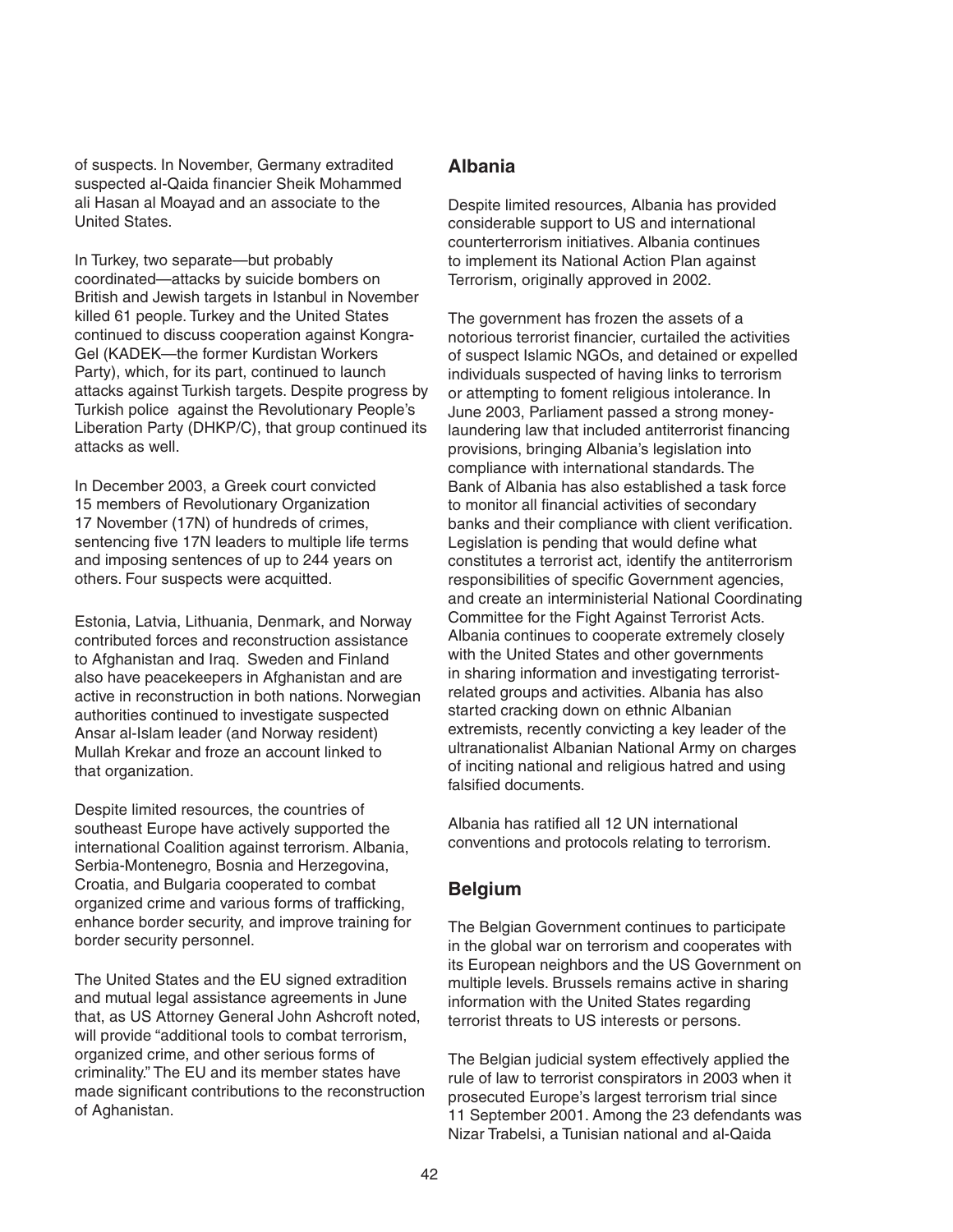associate arrested by Belgian authorities in September 2001 for plotting against various targets, including an Antwerp synagogue, the Kleine Brogel military air base, and the US Embassy in Paris. Trabelsi was sentenced to 10 years in prison—the maximum permitted under Belgian law at the time of trial. Also sentenced was Tarek Maaroufi, a Tunisian-born Belgian national arrested in December 2001 for providing forged travel documents to the two assassins of Afghan Northern Alliance leader Ahmad Shah Massoud. Maaroufi was sentenced to six years in prison. Despite the absence of terrorism-specific legislation at the time of trial, the Belgian court was able to convict 18 of the other 21 defendants with sentences ranging from two to five years in jail.

In January 2003, Belgium enacted a bill granting law enforcement authorities the power to take "special investigative measures" such as wiretapping and infiltration for the investigation of terrorism and other serious crimes. In December 2003, the Belgian Parliament passed legislation implementing the EU's Framework Decision of June 2002 on combating terrorism, as well as the European Arrest Warrant. (The King was to sign the legislation into law in January 2004.) The legislation implementing the EU Framework Decision criminalized terrorism and financial contributions to those who commit terrorist acts. The European Arrest Warrant should streamline the process of arresting and extraditing terrorists within the EU.

Belgium has participated in the International Security Assistance Force (ISAF) in Afghanistan since early 2003; 250 Belgian troops under ISAF currently provide security at Kabul International Airport. Belgium sent 5.5 million euros of humanitarian aid to Afghanistan in 2003.

Belgium has signed 11 of the 12 international conventions and protocols relating to terrorism but has ratified only six. In December 2003, two more conventions appeared on the way to ratification in early 2004. The Belgian Senate approved a bill providing for ratification of the UN Convention on the Suppression of the Financing of Terrorism, and the lower house of Parliament—the Chamber of Deputies—was expected to pass it quickly as well. The Convention on the Punishment and Prevention of Crime against Internationally Protected Persons

was presented to Parliament on 8 December. Its signature and ratification was also expected in early 2004.

#### **Bosnia and Herzegovina**

The Government of Bosnia and Herzegovina (BiH) has continued to condemn acts of international terrorism. Combating terrorism in BiH remains difficult because of the country's ethnic divisions and the lack of strong central institutions, such as a state-level intelligence agency and law-enforcement authorities with both executive powers and national jurisdiction. BiH also lacks established procedures for dealing with such issues as denaturalization, extradition, deportation, and preventive detention.

The Bosnian Government introduced measures to address some of the administrative and legal challenges it faces in combating terrorism. A state-level intelligence and security agency, as well as an internal security service with significant counterterrorism responsibilities, are planned for 2004. In 2002, the Parliament passed a law creating the State Information and Protection Agency whose mission includes combating terrorism, illegal trafficking, organized crime, and smuggling of weapons of mass destruction. To shore up this agency's authority and resources, an amended law will be submitted for Parliament's approval in 2004. Although BiH lacks a financial intelligence unit, comprehensive money-laundering and terrorist-financing laws, and legislation dealing with forfeiture of assets, this amended law is designed to address these weaknesses.

The BiH Government's commitment to the fight against terrorism and its decisive action in apprehending suspects and shutting down NGOs and bank accounts tied to terrorist organizations slowed with the change of government in October 2002, which brought nationalist parties to power. Moreover, foreign Islamic extremists, who entered Bosnia during the war in 1992-95, remain in the country. Nonetheless, the Federation Financial Police continued to shut down NGOs with terrorist links, and Federation banking authorities continued to freeze accounts of suspected terrorist supporters. In particular, the Government disrupted the operations of the Benevolence International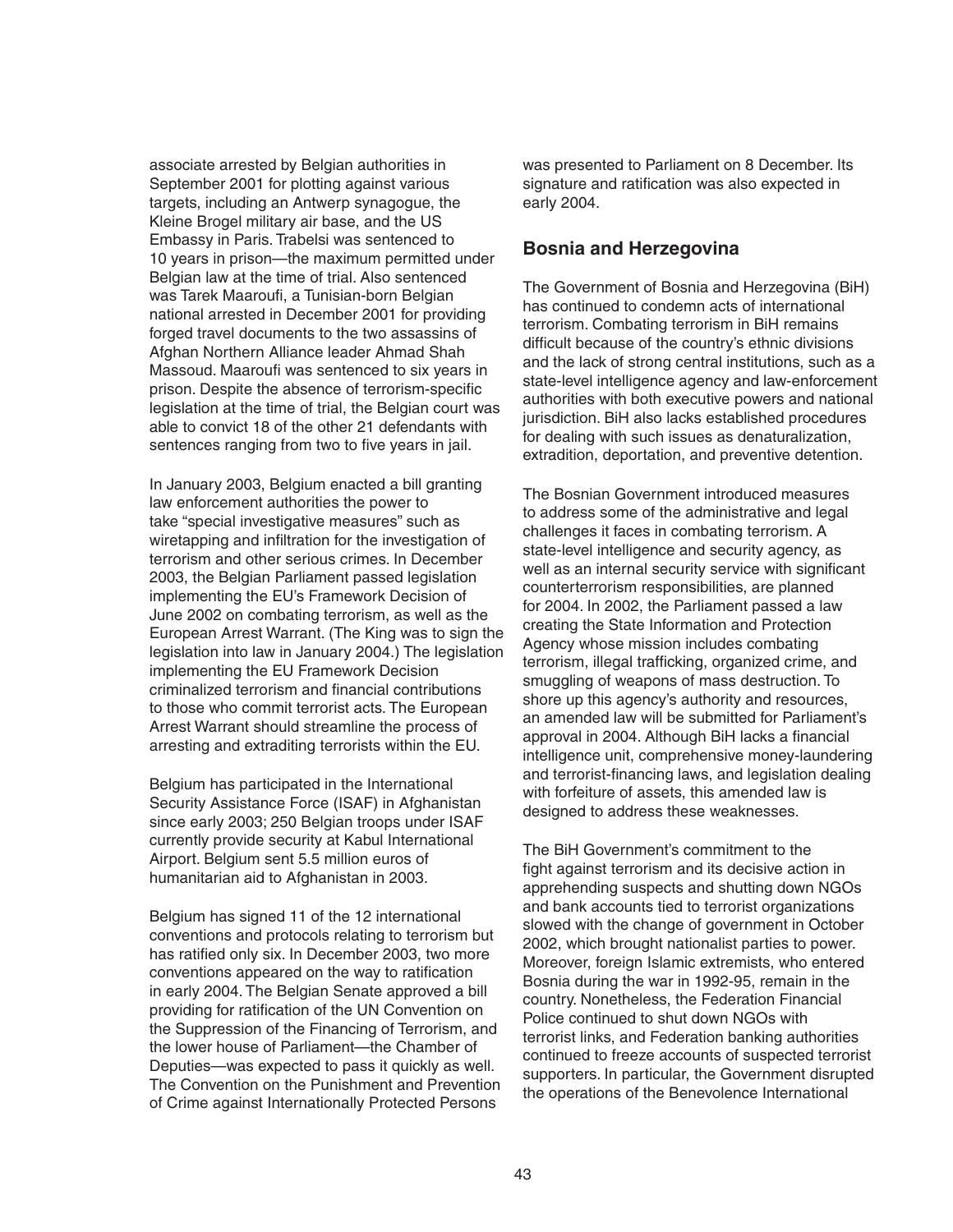Foundation (BIF), Al-Haramain Islamic Foundation (including its successor, Vazir), and the Global Relief Fund, which have direct links to al-Qaida and Usama Bin Ladin. Documents seized from the offices of the BIF link its leader directly to Usama Bin Ladin. BIF leader Enaam Arnaout, who—among other things—was charged in US courts with concealing his relationship to al-Qaida, received a 15-year prison sentence.

The Government's investigative proceedings into the role of six former Bosnian Federation officials suspected of operating a terrorist-training camp in BiH with Iran in the mid-1990s concluded at the end of 2003, and indictments—if issued—are expected in 2004.

Bosnia and Herzegovina is a party to 11 of the 12 international conventions and protocols relating to terrorism, ratifying five in 2003.

## **Bulgaria**

To aid in the fight against terrorist financing, the Government of Bulgaria enacted in February 2003 the Law on Measures Against the Financing of Terrorism, which links existing laws against terrorism with the financing of those crimes. The law was drafted in accordance with the Financial Action Task Force's Eight Special Recommendations Against the Financing of Terrorism. The Bulgarian Financial Intelligence Agency has full authority to obtain information without a court order, to share information freely with law-enforcement agencies, and to process and act on allegations of terrorist financing.

In the past year, Bulgarian Ministry of Interior and Customs training has begun to include nuclear, biological, and chemical detection and handling. Customs officers have begun using the TRACKER licensing system as their primary permit-screening tool.

In December 2003, Bulgaria joined the United Nations Convention Against Corruption. Sofia is a party to all 12 international conventions and protocols relating to terrorism.

## **Czech Republic**

The Czech Republic is a stalwart ally in the war against terror and is providing assistance both domestically and abroad. In support of Operation Iraqi Freedom, the Czechs posted a nuclearbiological-chemical (NBC) unit to Camp Doha and a military field hospital to Basra, where it treated more than 10,000 civilians and military personnel. Although both returned home at the end of 2003, a Czech Civilian-Military Cooperation Team, 80 military police, and 13 Czech experts serving in the Coalition Provisional Authority are still in the theater. Per commitments made in Madrid, the Czech Republic provided 10 experts to train Iraqi police in Jordan.

In Afghanistan, the Government of the Czech Republic provided its NBC unit and military hospital before sending them to Iraq. The Government is considering a deployment of up to 150 special forces troops to Afghanistan.

There were no cases of international terrorism within the Czech Republic in 2003, but Czech authorities addressed several domestic cases of extortion involving the use of explosives or poison. Neither bombs nor poison were ever found, but the Czech police made arrests and are prosecuting the cases appropriately.

The Czech Republic is a party to nine of 12 conventions and protocols relating to terrorism. Its main goal in combating terrorism is to ratify the UN Convention on the Suppression of Financing of Terrorism and the amendment of the Measures against Legalization of Proceeds of Criminal Activity. The latter is currently before Parliament.

### **Denmark**

Denmark has actively supported the global war on terrorism. In 2003, the Danish Government froze the assets of the Danish branch of al-Aqsa and arrested a Danish citizen originally from Morocco with alleged ties to al-Qaida and pressed stillpending weapons charges against him.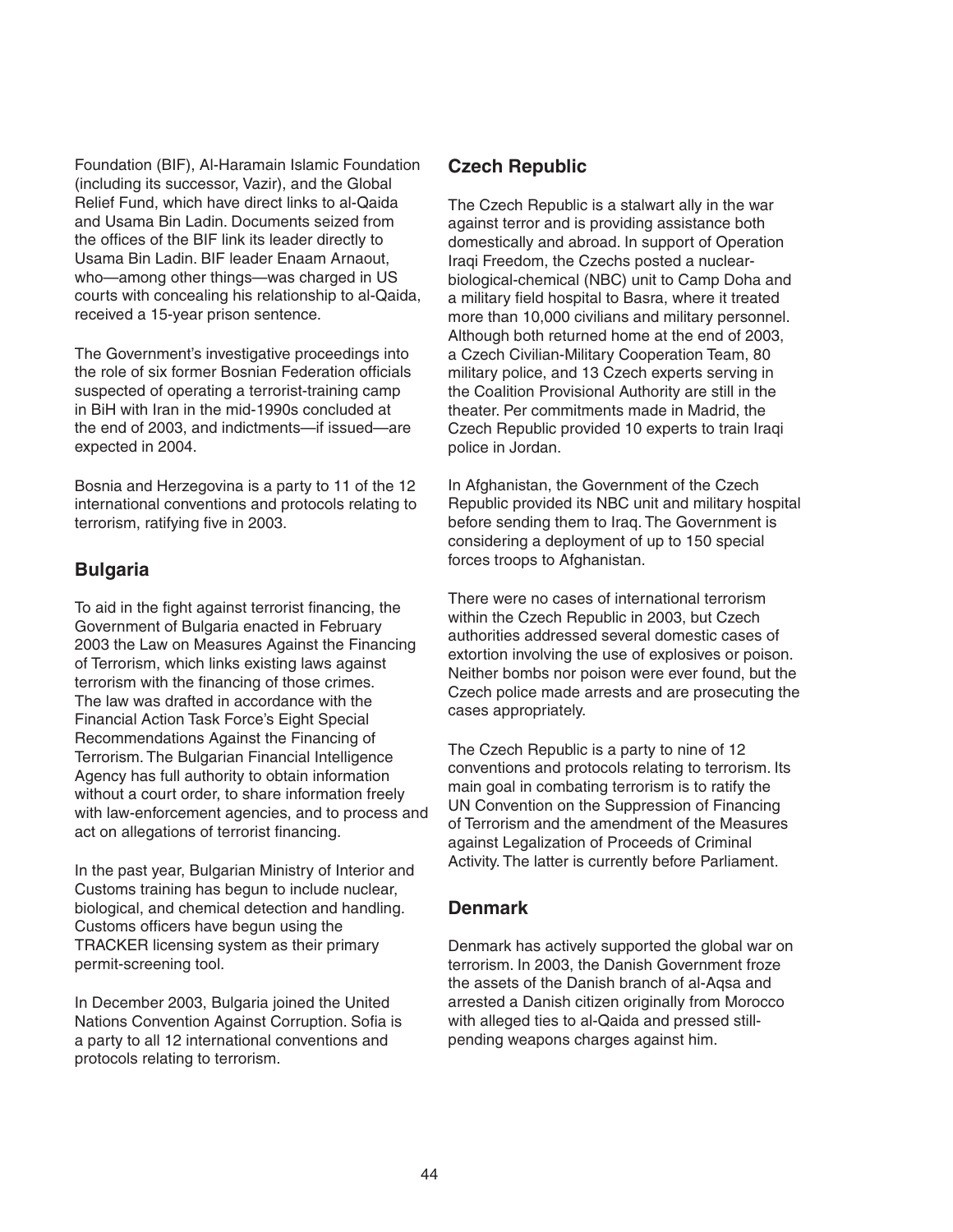The Danish Government contributed naval assets to Operation Iraqi Freedom and has more than 500 military personnel deployed in southern Iraq assisting with security and reconstruction efforts. Denmark contributed 50 military personnel to the ISAF in Afghanistan in 2003, in addition to Danish officers deployed with NATO. In December 2003, the Parliament authorized deployment of 40 additional personnel to provide communications and information support to ISAF.

Denmark is a party to all 12 international conventions and protocols relating to terrorism.

# **Estonia**

Estonia has been fully supportive of the war against terrorism. Estonia contributed a demining team in support of the ISAF in Afghanistan. In Iraq, Estonia is contributing a cargo-handling team and 24-man infantry platoon under US command, as well as providing humanitarian assistance.

Estonia is a party to 11 of the 12 international conventions and protocols relating to terrorism.

### **Finland**

In 2003, Finland implemented regulations that allow it to freeze terrorist assets without EU or UN approval in cases when another government presents a legal request for action or the individual or organization is suspected of having committed an offense within Finland's borders. Finland also amended its criminal code to make it possible to sentence leaders of terrorist groups to 15 years in jail, although the group has to have actually committed acts of terrorism in Finland before investigation and prosecution can begin. If the charge also includes murder, the maximum sentence could be life imprisonment. In January 2004, the Finnish Security Police also created a special unit concentrating solely on fighting terrorism, the first of its kind in Finland.

Approximately 50 Finnish Civil-Military Cooperation troops are currently deployed in Afghanistan in support of ISAF. In 2003, Afghanistan was the single-largest country recipient of Finland's foreign aid (10 million euros each year), which included support for the Afghan army and police force.

Finland is a party to all 12 international conventions and protocols relating to terrorism and implemented EU legislation against terrorism.

### **France**

France remains an active and engaged participant in the war against terrorism, exemplified by an aggressive police force and judiciary. French authorities work closely with US and other foreign counterparts to investigate and prosecute terrorist operatives. France is currently changing its domestic legislation to incorporate the provisions of the European Arrest Warrant and to strengthen its procedures for international judicial cooperation. (The Arrest Warrant is expected to enter into force on 1 January 2004 in France and the other 14 EU member states.)

Throughout 2003, France continued to take rapid action in support of US requests under Executive Order 13224 to freeze Taliban, al-Qaida, and other terrorist financial assets. The Ministry of Finance's terrorism financing coordination cell, FINTER, maintains direct coordination with the US Treasury Department's Financial Terrorism Task Force and Office of Foreign Asset Controls.

The year 2003 saw many significant terrorismrelated arrests in France. In June, French authorities arrested Moroccan national Karim Mehdi at Paris's Charles de Gaulle airport. Mehdi is suspected of having ties to the al-Qaida cell in Hamburg whose members aided the hijackers of September 11 and for plotting against tourist facilities on Reunion Island. Arrested at the airport several days later was a German convert to extremist Islam, Christian Ganczarski, implicated in the al-Qaida attack on the synagogue in Djerba, Tunisia, and closely associated with al-Qaida in Germany. Both arrested extremists are residents of Germany.

French judicial authorities continued their investigation into the activities of suspected terrorist Djamal Beghal, the leader of an al-Qaida– associated cell in France, for plotting to attack the US Embassy in Paris. Several additional suspects remain in custody in France on charges relating to this conspiracy. One member of Beghal's cell, Algerian national Kamel Daoudi, was sentenced on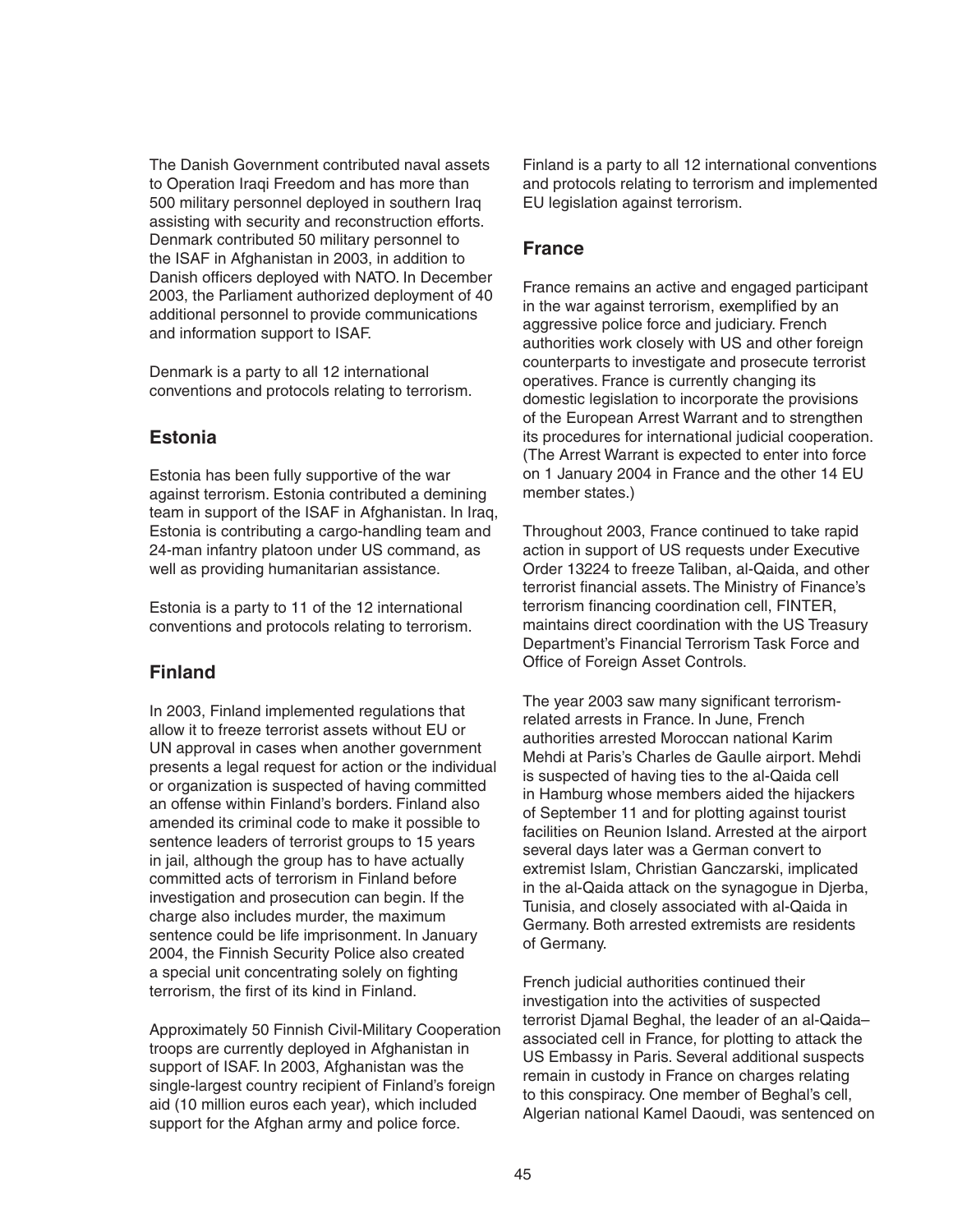4 November to six months in prison for his criminal association with a terrorist network plotting attacks in France.

France has also made significant progress against non-Islamic indigenous terrorist groups, including ETA, the Real IRA, and the Corsican Separatists. In October 2003, a Paris court sentenced presumed ETA militant Alberto Rey-Domecq to six and a half years in prison for participating in a criminal association with terrorist aims. On 4 November 2003, French authorities arrested five French nationals who were suspected of providing support to the Real IRA, a dissident faction of the Irish Republican Army. In late June, French judicial authorities convicted eight Corsican nationalists for the assassination in 1998 of the Corsican Prefect Claude Erignac. Four of the conspirators were given life in prison, and the remaining four received lesser sentences.

France continues to cooperate with its neighbors to combat terrorism, for example, building upon last year's protocol with Spain to include new provisions such as joint investigation teams. This agreement provides the teams with authority to conduct police investigations in each other's countries, subject to the judicial authorities of the country in which they act.

In addition, France has joined numerous other non-EU countries in dialogue on counterterrorism issues, including Turkey, Pakistan, Singapore, and India. France has engaged other European, Mediterranean, and North African countries in dialogue to create an area of security in the Western Mediterranean that will focus on combating Islamic terrorism. US and French authorities enjoyed exemplary cooperation in providing enhanced security for airline flights of concern during a period of heightened threat around the Christmas holidays and beyond.

France has designated as terrorist groups those that appear on the EU list of terrorist organizations. In 2002, France designated HAMAS as a terrorist organization but has yet to designate the related charities. France, along with its EU partners, has not yet designated Lebanese Hizballah as a terrorist organization.

The plot to attack tourist facilities of French overseas department Reunion Island in a manner similar to the Bali nightclub bombings of October 2002 best signifies the continued threat to French citizens or interests posed by Islamic extremist terrorists in 2003, reinforcing the notion that France is both a short- and medium-term target for al-Qaida and associated groups.

This year, France became a party to all 12 international conventions and protocols relating to terrorism by ratifying the UN Convention on the Prevention and Punishment of Internationally Protected Persons.

#### **Germany**

Germany continues to be a prominent participant in the global Coalition against terrorism, reflecting many German security officials' assessments that Germany is a terrorist target and an important al-Qaida logistic hub. Germany also is an active supporter of the counterterrorism campaign in international forums, including the EU, UN, NATO, OSCE, and the G-8.

Germany continues to contribute significantly to international forces in Afghanistan with approximately 2,700 soldiers deployed on missions in support of the ISAF, Operation Enduring Freedom, and Operation Active Endeavor in the Mediterranean. Germany and the Netherlands were lead nations for ISAF from February until August, when NATO assumed command. In October, the German Parliament extended authorization for Germany's participation in ISAF for another year. German naval forces continue to be a major participant in the antiterrorism naval task forces off the Horn of Africa and in the Mediterranean that are tasked with ensuring the security of shipping routes and cutting off the supply and escape routes used by terrorists.

Germany has taken a lead role in Afghanistan's reconstruction through humanitarian and development assistance. German personnel continue to train and equip a new Afghan police force, and Germany has committed to spend approximately 320 million euros in Afghanistan by 2006.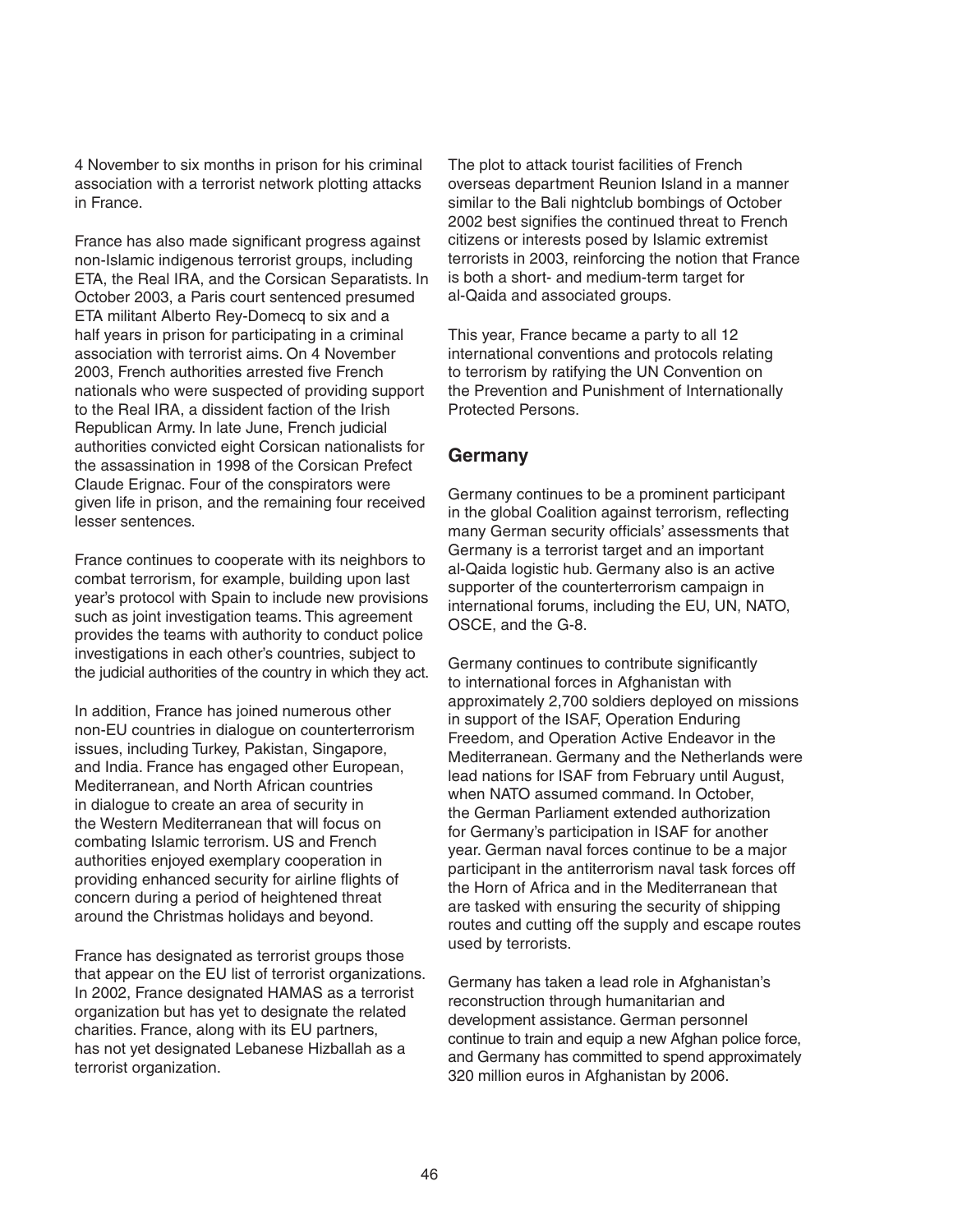German bilateral assistance with Iraq's reconstruction has been modest, with aid largely limited to humanitarian assistance, demining, and restoration of the water system, as well as offers to help in training the country's reestablished police force. Berlin's multilateral assistance for Iraq includes 25 percent of the European Commission's 200 million euro pledge for reconstruction.

Germany was the first country to convict a terrorist linked to the attacks of September 11. In February, the Hamburg Higher Regional Court sentenced Moroccan national Mounir el Motassadeq to 15 years in prison—the maximum sentence allowable under German law—for accessory to murder and membership in a terrorist organization. A trial on similar charges against a second suspected terrorist of September 11, Moroccan Abdelghani Mzoudi, took place in Hamburg and ended with his acquittal in February 2004. Germany is still seeking Hamburg cell suspects Said Bahaji, Ramzi Binalshibh, and Zakariya Essabar under international arrest warrants.

German federal and state criminal offices are conducting 177 preindictment investigations into Islamic extremist–based terrorism, and several terrorists have been sentenced to prison. Four members of the Meliani Group were sentenced to 10-to-12 years in prison for plotting an attack on the Strasbourg Christmas market in December 2000. A member of the German "al-Tawhid" cell, which has close ties with al-Qaida, was sentenced to serve four years for passport forgery and membership in a terrorist organization, and charges have been brought against four other al-Tawhid members. A Turkish citizen was sentenced to 18 months in prison for illegal possession of explosives and drug charges, but the prosecution failed in its attempt to convict him of charges of planning a terrorist attack on the US Army's European Headquarters in Heidelberg.

Notable arrests and indictments include the arrest of several extremists affiliated with Berlin's al-Nur Mosque, who were plotting to carry out a suicide operation during anti-Iraq war demonstrations in Berlin, and a suspected former leader in the DHKP-C—a Turkish left extremist organization with cells in Germany that was banned in August 1998.

Germany also agreed in November to extradite to the United States two Yemeni nationals who were wanted for material support to terrorism, after receiving assurances that they would not be tried before a US military commission.

German authorities, however, have failed in some efforts to bring indictments against several prominent al-Qaida suspects, including German national Christian Ganczarski—a contact of the hijackers of September 11 and a suspect in the Djerba bombing in April 2002 in which several German citizens were killed. He and his associate Karim Medhi—who confessed to helping plan a terrorist attack in Reunion Island last spring—were arrested by French authorities in June and are being held in France for prosecution.

Germany has adopted antiterrorism reforms that should enhance its ability to fight terrorism. New and stronger provisions in the German law on associations have been used to ban several foreign extremist organizations in Germany. The Interior Ministry has banned the extremist Islamic association Hizb ut-Tahrir—based outside Germany—from any activity within the country and has seized the association's assets in Germany. The Federal Constitutional Court in October upheld the ban against the Islamic extremist group "Caliphate State," which has now exhausted all appeals. The court has temporarily lifted the ban against the Al-Aqsa Foundation, which is accused of providing financial support to HAMAS, pending a final ruling, but authorities continue to monitor the members' activities.

Germany signed in October a bilateral Mutual Legal Assistance Treaty with the United States in criminal matters—the result of nine rounds of negotiations conducted during the past 20 years. This treaty should streamline and expedite the process of mutual legal assistance between the United States and Germany.

Of the 12 existing UN conventions and protocols relating to combating terrorism, Germany has signed all—and ratified eleven—of the conventions. The UN Convention for the Suppression of the Financing of Terrorism is still in the process of ratification.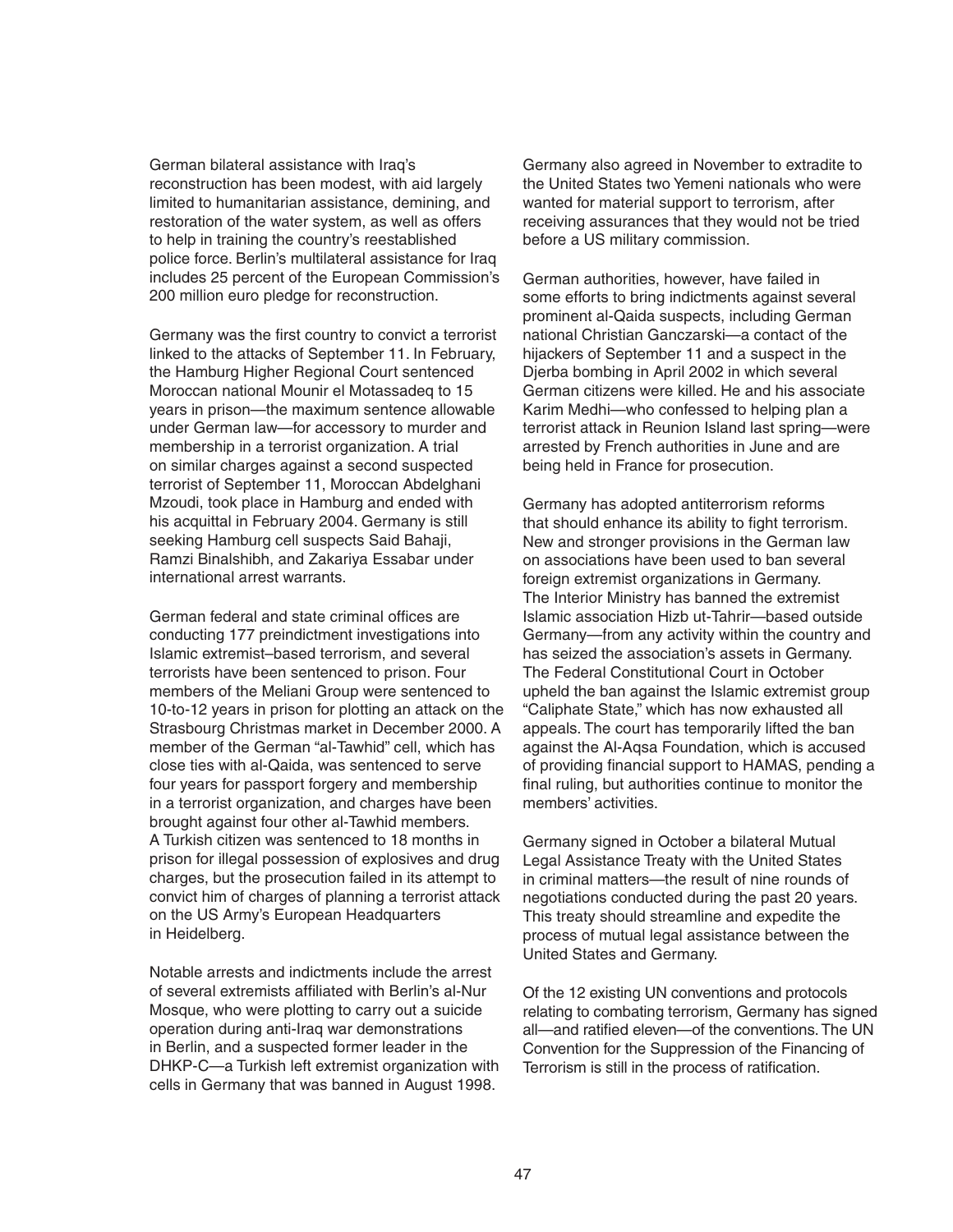#### **Greece**

Greece continues to make progress in the fight against terrorism, particularly against domestic groups. The Greek Ministry of Justice announced in November that it would seek to enact new counterterrorism legislation to comply with a decision made by the European Council in 2002. This law will for the first time in Greek jurisprudence define terrorism as a crime. The law also increases the statute of limitations on terrorist-related killings from 20 to 30 years and increases prison terms for terrorist leaders.

Greece has participated in the ISAF in Afghanistan since 2002. Currently, more than 130 individuals from the Greek Corps of Engineers and other support elements are deployed in Kabul. A Greek navy frigate was stationed in the Arabian Sea until July, and two Greek C-130 aircraft are operating in the Afghan theater.

In December, a Greek court concluded a ninemonth trial of 19 accused members of the 17N terrorist group, which was responsible for the deaths of 23 individuals, including five US Embassy employees. A special three-member judiciary panel convicted 15 of the 17N terrorists of hundreds of crimes—five of the terrorists were given multiple life terms, and four were acquitted because of a lack of evidence. The Greek Chief of Police has stated that additional members of the group are at large, and investigations are continuing.

Greek authorities in the spring arrested five members of the Revolutionary People's Struggle (ELA)—the country's oldest, although lesser-known terrorist group—marking Athens's first-ever arrests against the group. The five members were charged with killing a police officer and other crimes, and the trial against them began in February 2004 and is ongoing. ELA has not conducted an attack since 1995, but Revolutionary Nuclei (RN)—widely believed to be the successor to or offshoot of ELA—may be responsible for attacks in July against an insurance company and bank in Athens, on the basis of forensic evidence. RN's few communiques show strong similarities in rhetoric, tone, and theme to ELA proclamations. RN's last confirmed attack was in November 2000.



Suspected members of the 17 November terrorist group sit in the courtroom of the Korydallos high-security prison during their trial, 6 March 2003.

Anarchists and leftwing terrorists continued to conduct arson attacks and some lowlevel bombings against an array of perceived establishment and so-called imperialist targets, such as banks, courts, and personal vehicles. Between September and late December, more than 50 anarchist attacks took place—mainly conducted in solidarity with imprisoned anarchists and 17N trial defendants. Overall, there were 10 low-level attacks against US businesses and vehicles in 2003, compared to a total of eight such attacks the previous year. Anarchists also were responsible for a "barrage" of low-level bombings of banks in November on the eve of the visit of FBI Director Mueller and claimed them as a "warm welcome" to the US official. These attacks only caused property damage but underscore the lingering nature of leftwing terrorism in Greece.

Athens is enhancing security preparations for the 2004 Olympic Games. The Olympic Security Advisory Group—a seven-state group—is a key forum for assisting this effort. Greece plans to spend \$750 million to counter potential terrorist and other security threats during the Games.

Greece has signed all—and ratified 11—of the UN conventions and protocols relating to terrorism.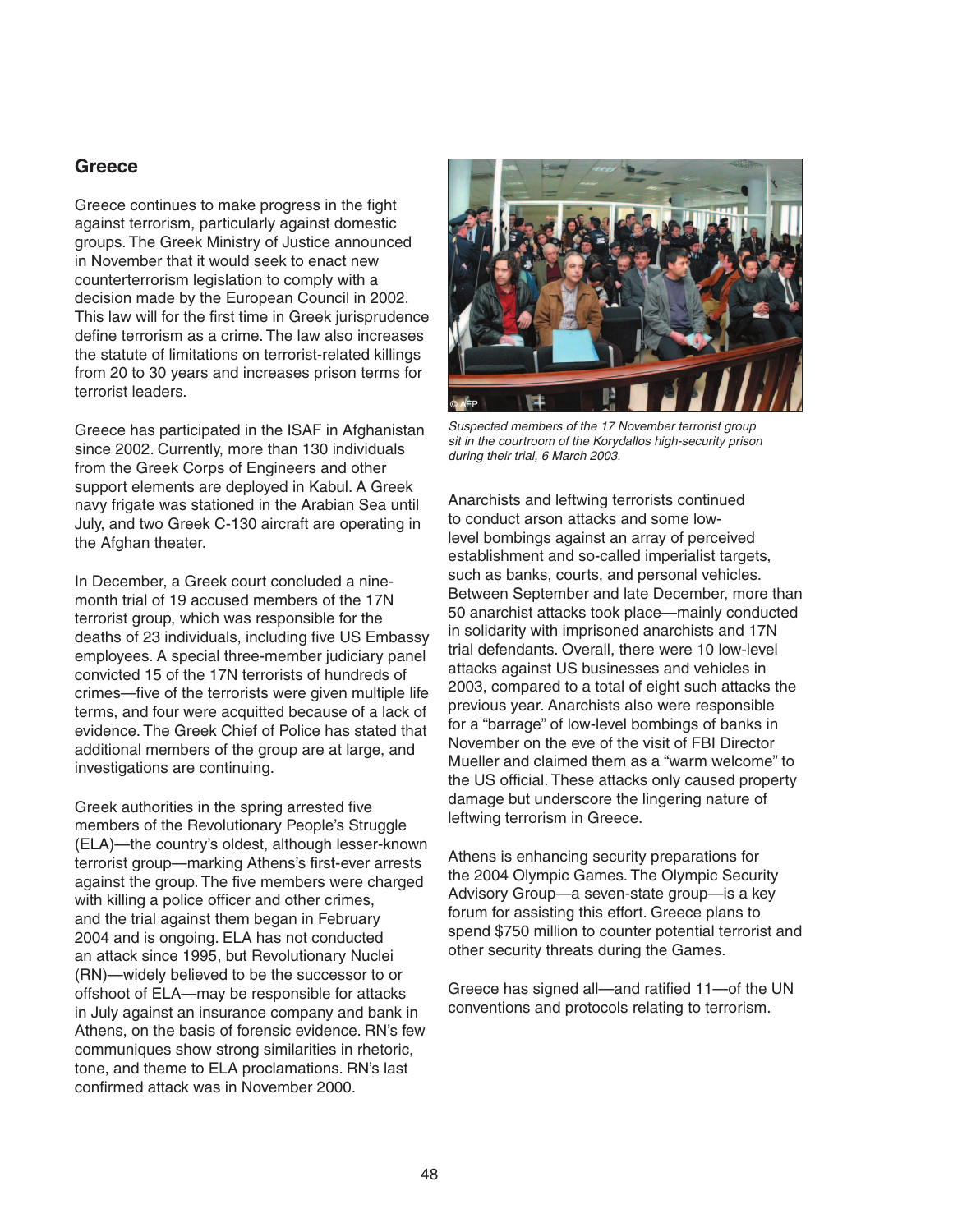#### **Hungary**

Hungary has been fully supportive of the war against terrorism and US initiatives against al-Qaida and other terrorist organizations both within its borders and abroad. Throughout 2003, Hungary maintained consistent political support for the war on terror, actively promoting the US position in NATO and the UN and giving high-level endorsement to US policies.

In support of Operation Enduring Freedom, Hungary developed a package of excess weapons, ammunition, and equipment for the Georgia Train and Equip Program and the Afghan National Army training project.

The total amount donated for Afghanistan was 437 tons, valued at \$3.7 million. The Georgia program comprised 8 tons, valued at \$25,000. In 2003, the Hungarian Parliament approved the sending of up to 50 troops to the ISAF in Afghanistan. Also in 2003, Hungary contributed a military medical unit as part of the ISAF. The medical unit was deployed there from March to September. The Government delivered \$1 million in humanitarian aid to Afghanistan in 2003.

Hungary passed a law in December 2001 on money laundering and terrorist financing that brought it into full compliance with EU and Financial Action Task Force norms. Now, however, the Government has put before its Parliament additional legislation that would go well beyond that of most countries in reporting requirements for financial transactions.

Cooperation with US and regional officials on export and border controls continues to be outstanding. In several cases, Hungarian officials have aggressively pursued and developed leads and provided extensive cooperation to US officers that have stopped the transshipment of hazardous goods. Hungary is actively improving its technical ability to track and control dangerous materials, and its imminent accession into the EU is accelerating this process.

Hungary is a party to all 12 international conventions and protocols relating to terrorism.

#### **Iceland**

Despite having no indigenous military forces, Iceland has contributed to the war on terrorism efforts in Afghanistan and Iraq. Building on its experience from running Pristina airport in Kosovo on behalf of the Alliance, Iceland is due to take sole responsibility for the operation of the Kabul airport on 1 June 2004. The Government decided in February 2004 to provide chartered airlift for Dutch military assets en route to Afghanistan. Other supportive actions include the deployment during 2003-04 of two bomb disposal experts with Danish forces in southern Iraq and earlier airlift contributions for Operation Enduring Freedom.

Iceland is a party to all 12 international conventions and protocols relating to terrorism.

### **Italy**

Italy has been a staunch ally in the war against terror and has made significant contributions in Afghanistan and Iraq. Italy deployed a 1,000 troop task force in Afghanistan, its first major combat deployment since World War II. The Italian Government also maintains approximately 3,000 troops, civilian personnel, and paramilitary Carabinieri in Iraq. Despite the terrorist bombing of 2 November of the Italian Carabinieri headquarters in Nasiriyah, Iraq, which killed 19 Italian citizens, Italy remains one of the four largest contributors of troops and personnel to ongoing stabilization operations in Iraq.

Italy's law enforcement authorities maintained an ongoing and largely effective initiative against Italy-based terrorist suspects, including investigation, detentions, prosecutions, and expulsions. According to Ministry of Interior data, Italian authorities in 2003 arrested 71 individuals suspected of planning or providing support to terrorist activity. Many of those arrested were suspected al-Qaida operatives and recruiters or facilitators for Ansar al-Islam and other al-Qaida– linked extremist organizations.

In November, Italy's Minister of Interior for the first time exercised ministerial authority to expel seven terrorist suspects who he assessed posed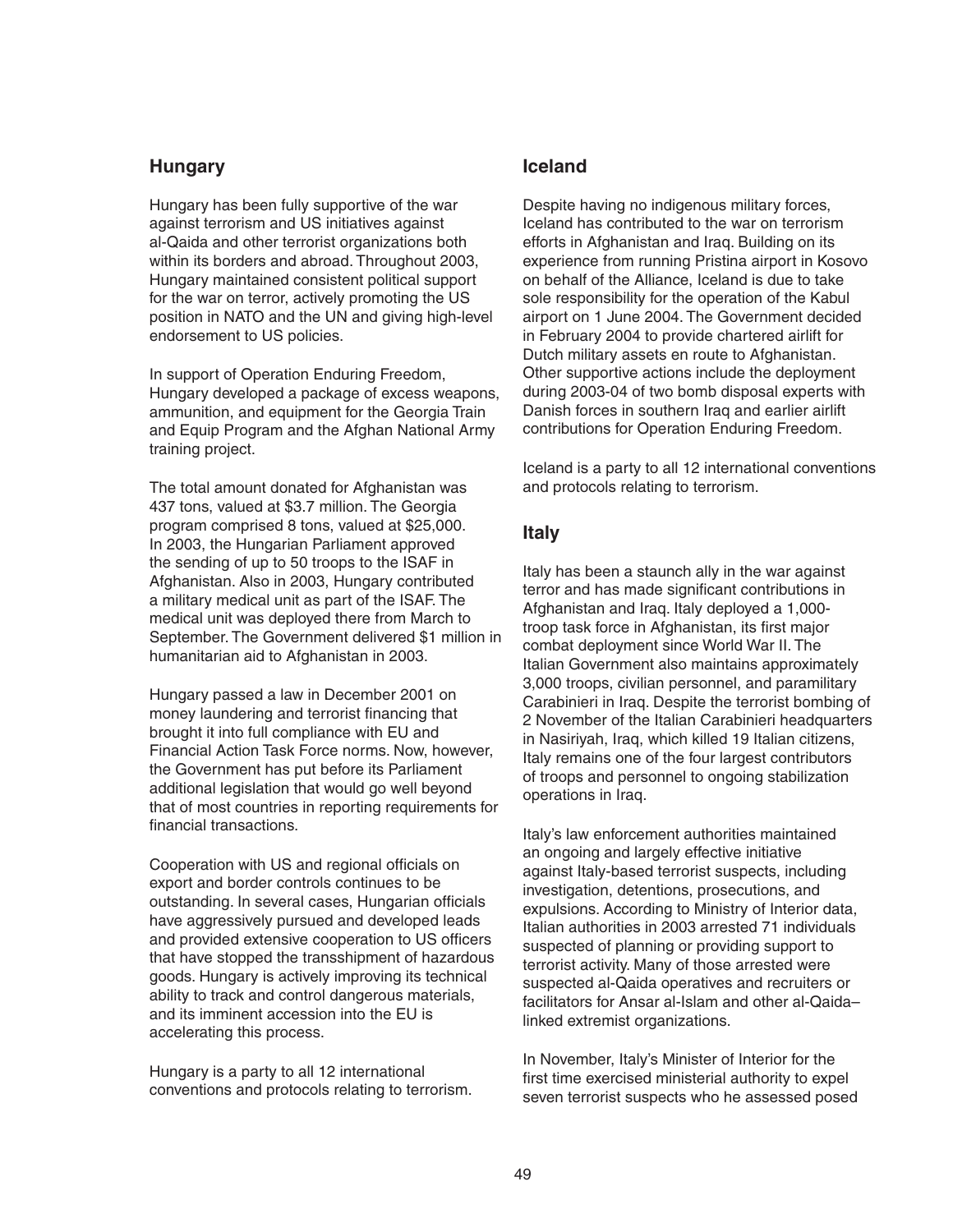a serious terrorist threat to Italy's national security. The Italian Government declared that, while there may have been insufficient evidence to arrest the suspects, lengthy investigation had compiled compelling evidence that the seven were Islamic extremists who posed a threat to the national security.

Preventing terrorism financing has also been a key goal of the Italian Government as a part of its war against terrorism. To date, Italy has fully complied with the asset-freezing requirements imposed by UN Security Council Resolutions and EU mechanisms. In January, Italy ratified and brought into effect the International Convention for the Suppression of the Financing of Terrorism and adopted a number of provisions to adjust Italian legislation accordingly. Under the ratification law, penalties for the crimes of money laundering—if committed during banking or professional activities —are now extended to terrorism financing crimes. The Government of Italy in 2003 also submitted 30 names of individuals suspected of links to al-Qaida to the UN 1267 Sanctions Committee for listing on its consolidated list of individuals and/or entities associated with al-Qaida, the Taliban, or Usama Bin Ladin, making them subject to sanctions. The Italian Government froze their assets in Italy.

The domestic leftwing terrorist group, the new Red Brigades–Communist Combatant Party (BR-CCP), also presents an ongoing terrorist threat to Italian national security. Italian authorities continue their efforts to dismantle and prevent terrorist acts by the BR-CCP, which has used assassination of government officials as a tool of terror during the last several years. In March, two BR-CCP activists engaged police officers in a shootout on a train. One of the group's leaders was arrested and remains in detention; another member was killed. Subsequently, Italian authorities in October arrested several suspected BR-CCP activists using evidence seized from the detained leader, and they assess that they have made significant progress in dismantling the terrorist group.

Italy is a party to all 12 international conventions and protocols relating to terrorism.

#### **Latvia**

Latvia has been fully supportive of the war against terrorism. Latvia contributed a medical team in support of the ISAF in Afghanistan. In Iraq, Latvia contributed a 103-man infantry company under Polish command, undertaking patrols, assisting in maintaining public order, and helping efforts to rebuild and reconstruct Iraq; it also deployed cargo-handling and bomb disposal specialists. The Government has offered technical assistance for the reconstruction of Iraq.

The Government takes its terrorist financing responsibilities seriously and has been very responsive in those instances when the United States has shared information on terrorist financing. Drawing on US and other sources, Latvia has compiled a terrorist-financing database that it shares with local banks.

Latvia is a party to all 12 international conventions and protocols relating to terrorism.

#### **Lithuania**

Lithuania has been fully supportive of the war against terrorism. Lithuania is implementing the National Security Strategy of May 2002 and the National Counter Terrorism Program of January 2002 . These plans include: participation in the international fight against terrorism; expanding and sharing resources; defending possible targets and infrastructure; identifying terrorists, their groups, and supporters; identifying and cutting off sources of terrorist finances; clarifying the procedures for investigating terrorist cases; strengthening rapid reaction and crisis management capabilities; strengthening of counterterrorist intelligence; and strengthening of internal economic and social security in general.

Lithuania has also sent troops and other military personnel to Afghanistan and Iraq. Since November 2002, Lithuanian Special Operation Forces have participated in Operation Enduring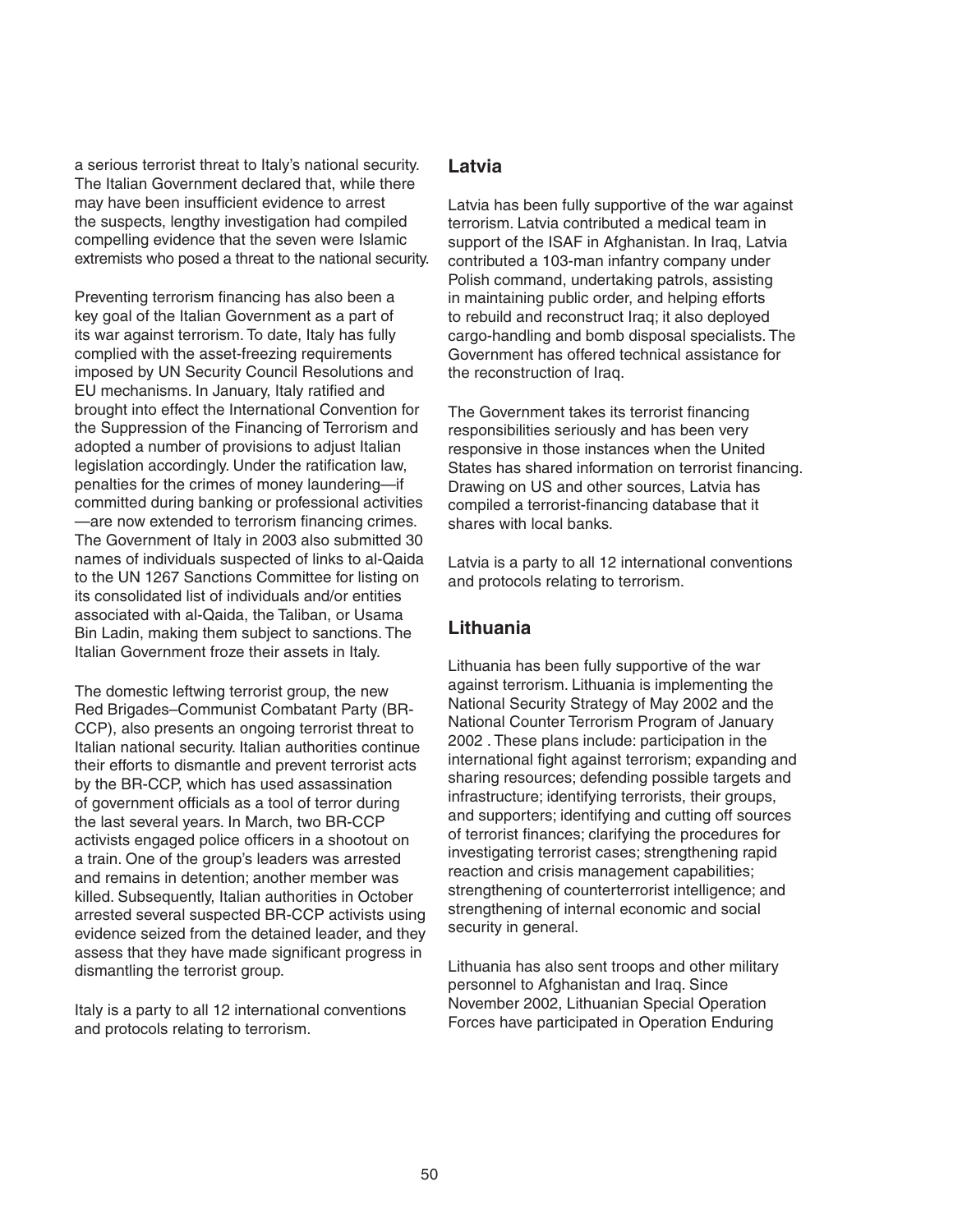Freedom in Afghanistan. About 100 Lithuanian troops and logistic specialists are operating in Iraq. In October, Parliament voted to extend the missions to Afghanistan and Iraq until the end of 2004. The Government also pledged modest financial assistance to Iraqi reconstruction.

In September, Lithuania and the US Government cooperated in moving 140 kg of irradiated beryllium—a strategic material—to a safe storage facility. Lithuania is a party to 11 of the 12 international conventions and protocols relating to terrorism, including the International Convention for the Suppression of the Financing of Terrorism. The Government has been very cooperative in investigating and detecting potential terrorist finances.

### **Netherlands**

The Dutch have responded to the global terrorist threat with leadership and energy in the areas of border and shipping security, terrorist financing, and Alliance efforts in Afghanistan and Iraq. However, the Dutch continue to struggle with successfully prosecuting terrorists.

In 2003, the Netherlands assumed joint command over the ISAF with Germany and pledged \$15 million during three years to the Afghan Reconstruction Trust Fund. The Netherlands contributed a frigate, fighter aircraft, and reconnaissance planes to Operation Enduring Freedom in Afghanistan but drew down these forces on 1 October. The Netherlands continues to participate with two frigates and one maritime patrol aircraft in the NATO-led naval antiterrorism campaign, Operation Active Endeavor, in the Mediterranean. The Dutch have had a contingent of 1,100 troops in Iraq since summer 2003 (scheduled to remain until summer 2004) and have pledged 21 million euros for reconstruction. In addition, the Netherlands has pledged 300,000 euros to establish the Iraqi Bureau of Missing Persons.

The Dutch have not successfully prosecuted a terrorist case since September 11, 2001. Recent unsuccessful prosecutorial efforts against suspected terrorists, including four men suspected of plotting to bomb the US Embassy in Paris and 12 alleged Muslim extremists suspected of

recruiting for jihad, have highlighted weaknesses in the Dutch legal infrastructure.

Pending changes to Dutch counterterrorism laws from July 2002 would address some of these deficiencies and bring the Netherlands in line with EU-mandated sentences for leading and participating in a terrorist group—and even go beyond EU minimums when a crime was committed with "terrorist intent." In August 2003, amendments were proposed to the counterterrorism legislation criminalizing recruitment for jihad violence and also conspiracy to commit terrorist crimes. The Second Chamber of Parliament on 9 December approved the Government's bill of July 2002 on terrorist crimes and the amendments of August 2003. The bill will be considered by the First Chamber and is expected to come into force in mid-2004.

In April 2003, The Second Chamber also authorized the use of "criminal civilian" infiltrators in exceptional situations in terrorism cases. For national security purposes, the Dutch Government agreed in October 2003 to investigate the feasibility of introducing a systemized file comparison between the information from the immigration department and the security agencies.

Dutch officials remain committed to establishing financial protocols to combat terrorism and have cooperated with the United States in freezing the assets of known terrorist organizations. Using national sanctions authority, the Dutch blocked the accounts and financial transactions of a HAMAS fundraiser, the al-Aqsa Foundation, and al-Qaida–affiliated Benevolence International Nederland. Neither the Dutch nor their EU partners, however, have designated Lebanese Hizballah as a terrorist group.

In 2003, the Netherlands continued its commitment to shipping and port security by increasing cooperation with the United States. The first meeting of the bilateral Aviation Security Working Group was held in April, and the inaugural meeting of the Port and Maritime Security Working Group was held in May. In addition, radiological monitors in the port of Rotterdam were expected to be installed and operational by 2004.

There were no international terrorist attacks in the Netherlands in 2003.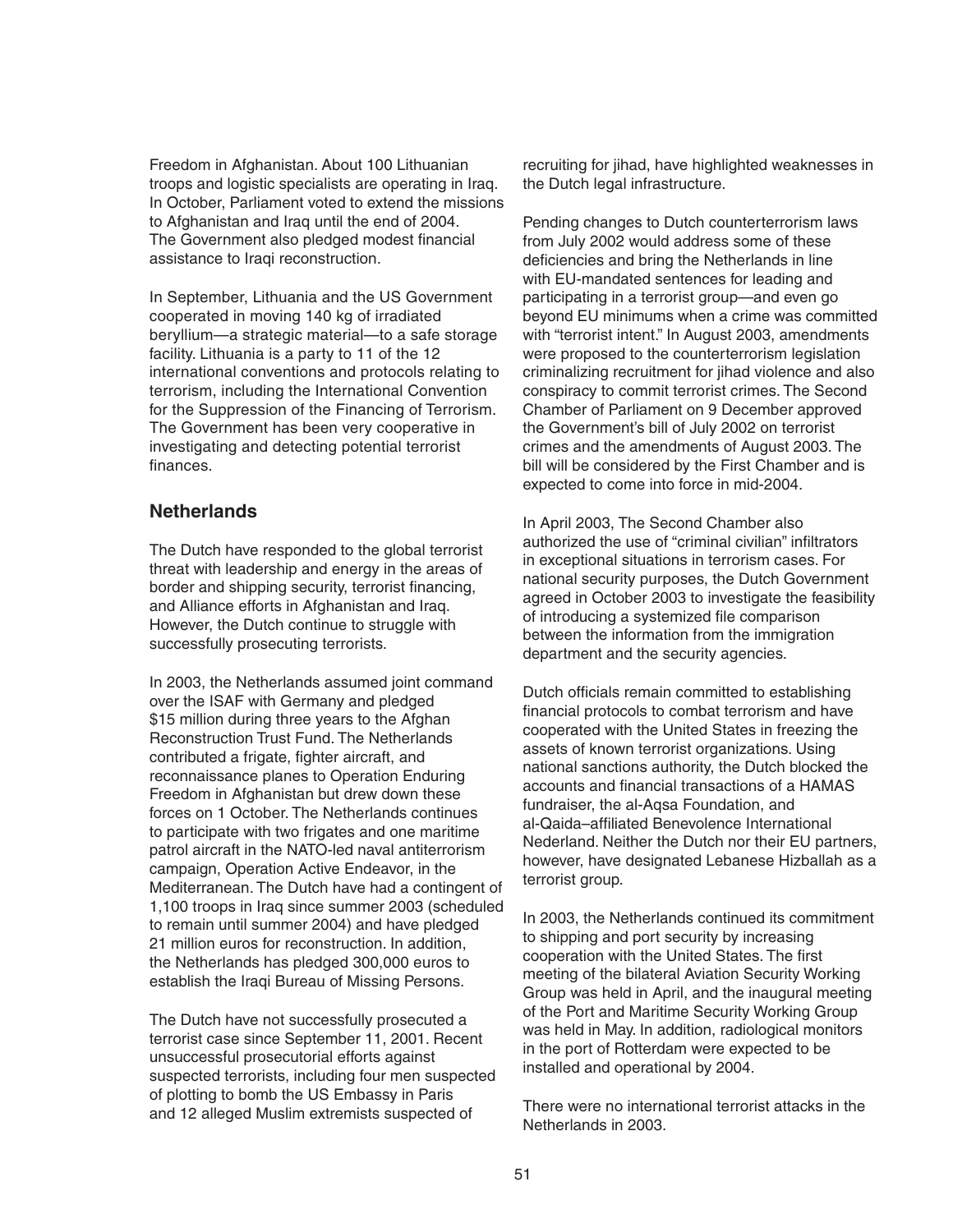The Netherlands has signed and ratified all 12 international conventions and protocols relating to terrorism.

#### **Norway**

Norway has been a solid ally in the war on terrorism. Norwegian authorities continue to investigate suspected Ansar al-Islam leader (and Norway resident) Mullah Krekar and have frozen an account linked to that organization. The Norwegian Government has provided Special Operations Forces and Explosive Ordinance Disposal units on a rotating basis to Operation Enduring Freedom and ISAF in Afghanistan since October 2001. Elements of a Mechanized Infantry Company of 180 personnel, the Telemark Task Force, deployed to Afghanistan in December 2003. The unit provided security for the Loya Jirga proceedings and is now conducting security missions in and around Kabul as part of the ISAF. Norway contributed more than \$46 million to Afghan reconstruction in 2002 and \$53 million in 2003. In 2003, Norway designated Afghanistan a priority-assistance country, making a long-term commitment to development and reconstruction there. The Royal Norwegian Navy has maintained a near-continuous presence in Operation Active Endeavor with frigates, submarines, or torpedo boats.

Although Norway did not participate in the Coalition to liberate Iraq, they have contributed a 150-man engineering contingent operating with the United Kingdom and six staff officers operating with the Poles to the reconstruction effort in southern Iraq. In 2003, Norway contributed \$42 million to the reconstruction and stabilization effort in Iraq, and at Madrid it pledged more than \$11 million per year through 2006 for this effort.

Norway is a party to all 12 international conventions and protocols relating to terrorism.

### **Poland**

Poland continues to play an important regional role in advancing the war against terrorism, both as a NATO ally and in the broader coalition against terrorism. Members of Poland's special forces took part in Operation Iraqi Freedom, and on 3 September a Polish-led multinational division

assumed control of the Central-South security zone in Iraq. More than 2,000 Polish soldiers currently are serving in Iraq, and the Government of Poland has also offered to assist in training the new Iraqi police force. In Afghanistan, some 100 Polish military personnel are involved in mineclearing operations at Bagram Air Base, and the Polish Government recently conveyed \$100,000 worth of weapons and ammunition to the new Afghan National Army. Poland is providing most humanitarian assistance on an as-available basis.

Poland agreed to a Memorandum of Understanding (MOU) with the US Treasury Department's Financial Crimes Enforcement Network (FinCEN) to facilitate information sharing on terrorist financing. The Government of Poland implemented stopgap measures to freeze terrorist assets. In September, Polish law enforcement officials arrested an Algerian citizen wanted in Algeria on terrorist charges, and Polish officials cooperated with US law enforcement in the investigation of other terrorist cases.

Poland is a party to 9 of the 12 conventions and protocols relating to terrorism. The Polish Government has actively promoted the war on terrorism in bilateral and multilateral forums, and Poland continued to make progress in ratifying outstanding antiterrorism conventions. It ratified the Convention on the Suppression of Terrorist Financing, passed legislation authorizing signature of the Convention on the Suppression of Terrorist Bombing, and approved measures to attack the sources of terrorist finances, including amendments to broaden an anti-money laundering law.

#### **Romania**

Romania is a staunch ally of the United States in the global war against terrorism, providing full public and diplomatic support for US goals to counter terrorism. In 2003, about 1,200 Romanian troops served at the same time in Iraq and Afghanistan, and Romania has promised to maintain its commitment of troops in 2004. Romania suffered its first casualties in the war against terror in November 2003 when two Romanians were fatally shot in an ambush in Afghanistan. Romania has made its airspace, ground infrastructure, and naval facilities available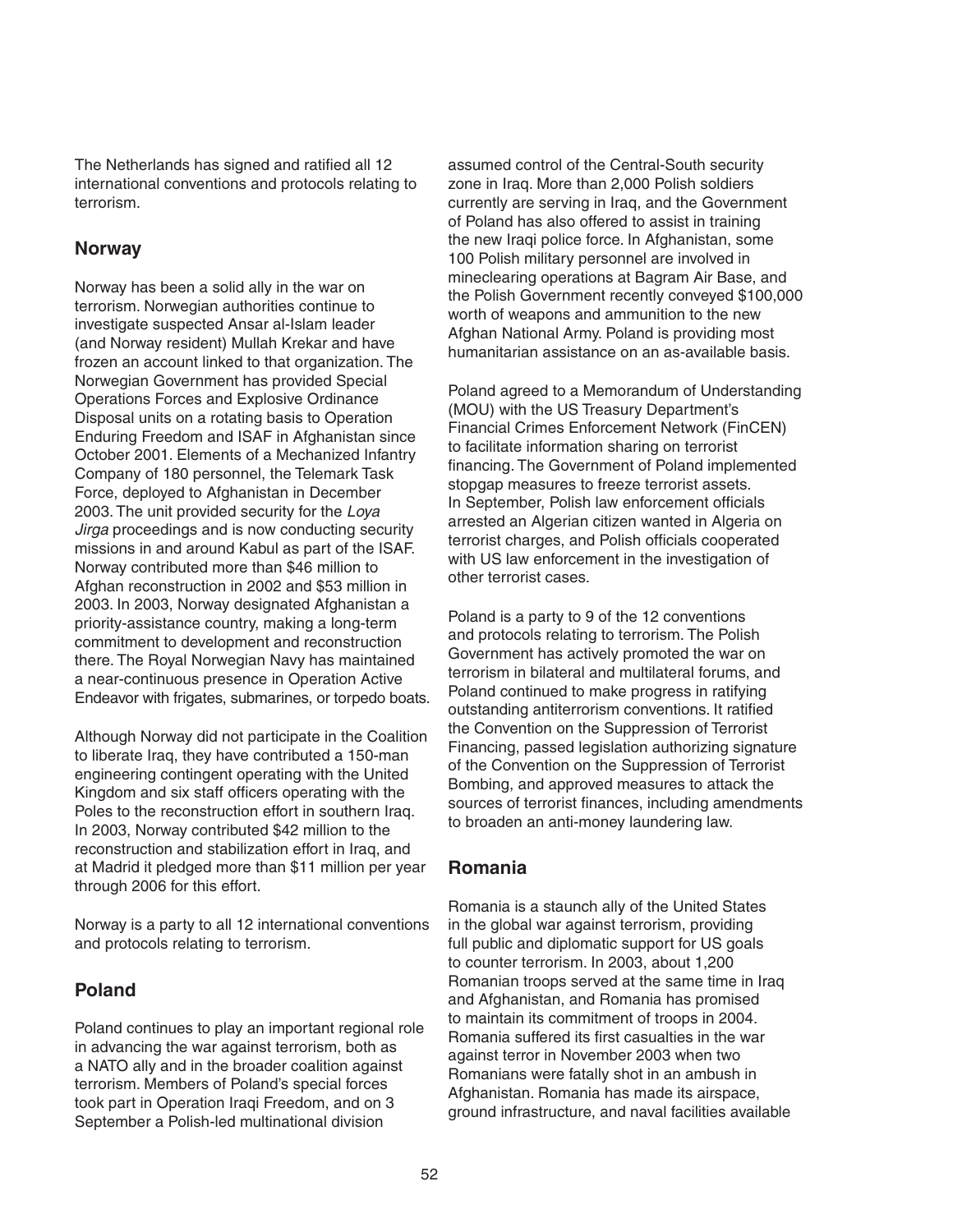to US and NATO forces engaged in the global war against terrorism. Throughout 2003, Romania consistently supported US-led initiatives in the UN and NATO against terrorism.

The Romanian Government has established internal mechanisms to combat terrorism, including adoption of a "National Anti-Terrorism Strategy" and guidelines to prevent the use of the Romanian financial and banking system for the purpose of financing terrorist acts. In 2003, Romania adopted a law establishing a new regime for the control of dual-use items and technologies. Bucharest is the site of the Southeast European Cooperation Initiative, a regional center that provides lawenforcement training and intelligence sharing on transborder criminal activities, including terrorism, for 12 member countries in Southeastern and Central Europe.

Romania has signed all 12 counterterrorism conventions and ratified all but the Convention for the Suppression of Terrorist Bombings.

### **Slovakia**

Slovakia has acted as a staunch ally in the global war against terrorism and has made significant contributions in Afghanistan and Iraq, as well as in peacekeeping missions in the Balkans and elsewhere. The Slovaks sent a 75-person NBC contingent to Iraq, integrated into the Czech NBC unit. The Slovak unit was later replaced by an 82 person military engineering unit deployed to the Polish sector. The Parliament in February 2004 approved sending an additional 23 troops to Iraq. Slovakia sent a 40-person engineering unit to Afghanistan, which they have extended twice at the request of the United States. There is a proposal expected to pass Parliament to send an additional 16-person demining unit to Afghanistan to serve under the ISAF.

Slovakia has one of the largest per capita peacekeeping contingents, with more than 800 troops deployed worldwide. Approximately 100 Slovaks are deployed in the joint Czech-Slovak mechanized battalion assigned to the NATO Kosovo Force. Since 1998, the Slovak military has had five officers operating within the command structures of the NATO Stabilization Force in Bosnia and Herzegovina. Slovak troops also

participate in UN peacekeeping missions in the Golan Heights, Ethiopia and Eritrea, Cyprus, and East Timor.

Shortly after September 11, 2001, terrorism was criminalized in Slovakia. Officials regularly make public statements denouncing terrorism after international events and on anniversaries such as September 11. There is an antiterror police unit within the Organized Crime Bureau, and the expulsion of a group of Real IRA members from Slovakia two years ago is a promising precedent for future cooperation if more such cases arise. Slovakia cooperates fully with US requests to freeze terrorist assets, and joint US-Slovak projects on export and border controls have been extremely successful.

Slovakia is a party to all 12 international conventions and protocols relating to terrorism.

## **Slovenia**

There were no terrorist acts in Slovenia in 2003. Slovenia is planning to deploy special forces to Afghanistan in March 2004 and has made modest humanitarian contributions to Iraq. Slovenia has stepped up its efforts to mentor its non-EU neighbors on border security and enforcement against financial crimes. A very active Slovene NGO, the TOGETHER Center, is working to bring hope to children in the Balkans and in Iraq to prevent them from becoming a disaffected youth, and thus targets for recruitment by terrorists.

Slovenia is a party to 11 of the 12 international conventions and protocols relating to terrorism.

# **Spain**

Spain is a firm ally in the global war against terrorism. Spain has authorized the use of Spanish military bases at Rota and Moron in support of military operations in Afghanistan, provided materiel support to Operation Enduring Freedom, and supported the reconstruction of Afghanistan with humanitarian and developmental assistance. In August, Spain deployed 1,300 troops to southern Iraq.

Spain has arrested and indicted dozens of individuals with possible links to al-Qaida since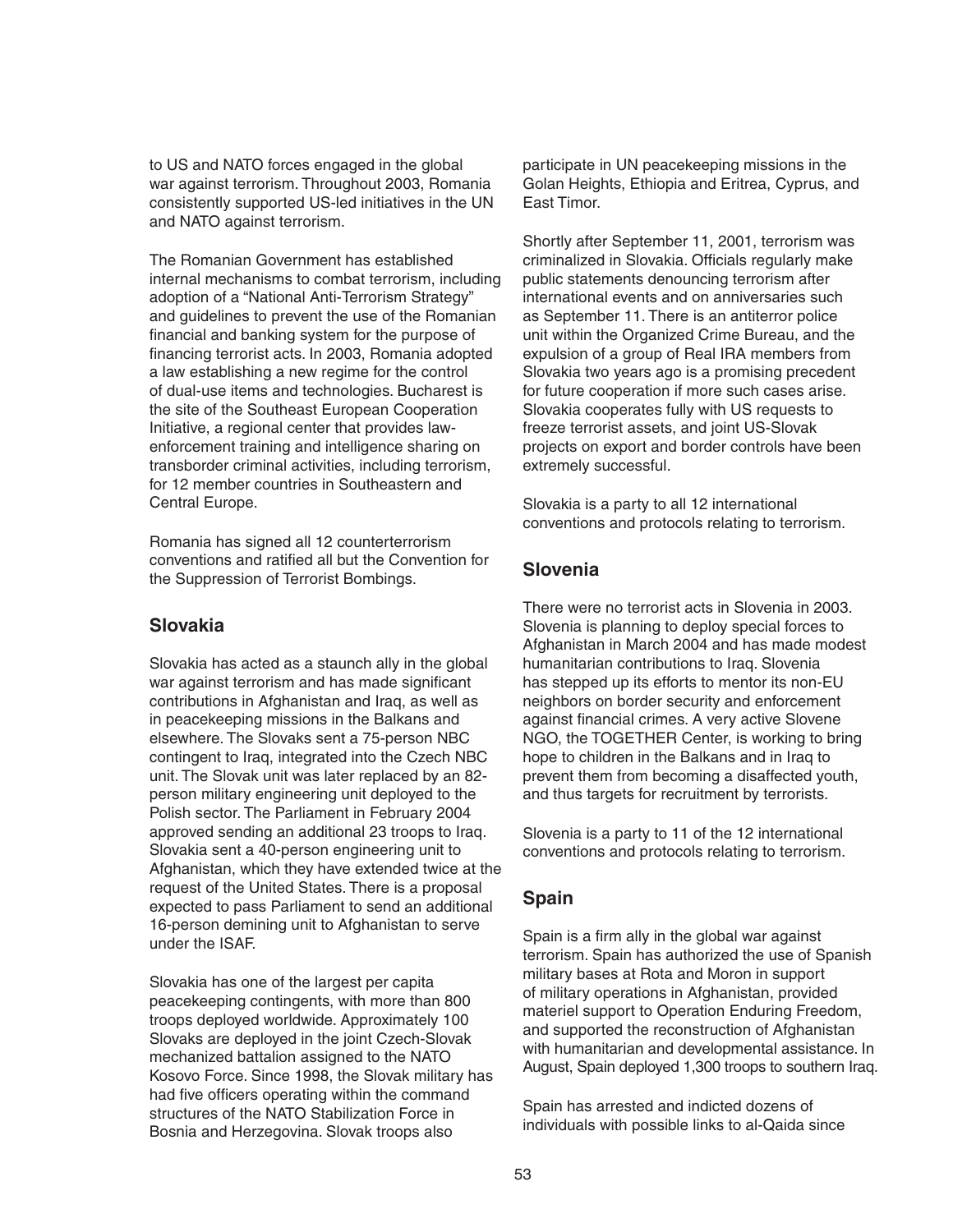September 11. In January, a Spanish judge indicted Usama Bin Ladin and 34 others for complicity in the attacks of September 11; 15 of these individuals are now in Spanish custody. Spain has had some success in prosecuting terrorism cases. Sixteen North African nationals with suspected ties to al-Qaida operatives in the United Kingdom and France were released after their arrest in January. On 7 March, Spanish national police in Valencia arrested four Spaniards and one Pakistani. They were accused of belonging to a financial network involved in laundering money that was then sent to al-Qaida operatives. The Spanish Ministry of Interior also linked these suspects to a terrorist attack that took place in April 2002 in Yerba, Tunisia, in which 19 people were killed. On 12 March 2003, a Spanish judge ordered two of these suspects remanded to prison pending further investigation of the case. The other three suspects were released. In October, a judge cited health reasons for releasing on bail an Al-Jazeera television network journalist with alleged ties to the Spain-based al-Qaida network of Eddin Barakat Yarkas.

Spain made extensive progress in its decades-old campaign to eliminate domestic terrorist groups, including the Basque Fatherland and Liberty (ETA) organization—a radical terrorist group. Spanish police arrested 126 individuals in 2003 for association with or membership in ETA and dismantled several ETA operational terrorist cells, dealing a blow to ETA's logistic, recruitment, and operational capabilities. In December, French police arrested top leaders of ETA's military wing, who were allegedly planning attacks in Spain to coincide with the Christmas season. There are now more than 500 ETA members in Spanish jails and another 100 imprisoned in France.

In March, Spain's Supreme Court upheld a ban passed in 2002 on Batasuna, the political wing of ETA. The ban freezes Batasuna's funds and prohibits ETA supporters from serving on local and regional government seats. These steps have dampened the group's political clout and cut off a major source of financing by depriving ETA members of the benefits of being able to channel funds from local government into pro-ETA activities. The number of ETA attacks and casualties also remained low.

Spanish and French authorities also made joint advances against the domestic terrorist group First of October Anti-Fascist Resistance Group, all but eliminating the group.

Spain is one of the primary advocates within the EU for enhancing mechanisms to fight terrorism. Spain led the effort in the EU to approve the EUwide common arrest and detention order, which the EU approved in late 2001.

Spain and France are the first two countries to create "multi-national police investigation teams" under terms of the EU agreement reached in 2002. The agreement allows Spanish and French police forces to work in each other's country investigating cases related to the ETA, Islamic terrorism, and other crimes.

Spain is a party to all 12 international conventions and protocols relating to terrorism and currently chairs the UN Counterterrorism Committee and cochairs with the United States the Financial Action Task Force (FATF) Terrorism Finance Working Group. Spain is pressing to become a standing member of the G-8's Counterterrorism Action Group on the basis of its high level of technical counterterrorism assistance to third countries.

#### **Sweden**

Sweden has provided good cooperation and support in the fight against terrorism in 2003. In July, it adopted legislation implementing the EU framework decision on terrorism. The new legislation defines acts of terrorism and imposes penalties beyond those for traditional criminal acts. The Swedish Government has been responsive to US requests for security measures to protect diplomatic and official installations and personnel in response to heightened threats. Sweden has participated in ISAF since its inception with a 45-person rotating unit that has included Special Forces and engineering personnel. In 2004, Sweden assumed chairmanship of the Financial Action Task Force. Sweden also decided on 19 February 2004 to contribute 16 persons to the ISAF in Kabul. This group will consist of staff officers and one domestic logistic unit. Sweden is studying the possibility of contributing to a Provincial Reconstruction Team in Afghanistan.

Sweden is a party to 11 of the 12 international conventions and protocols relating to terrorism.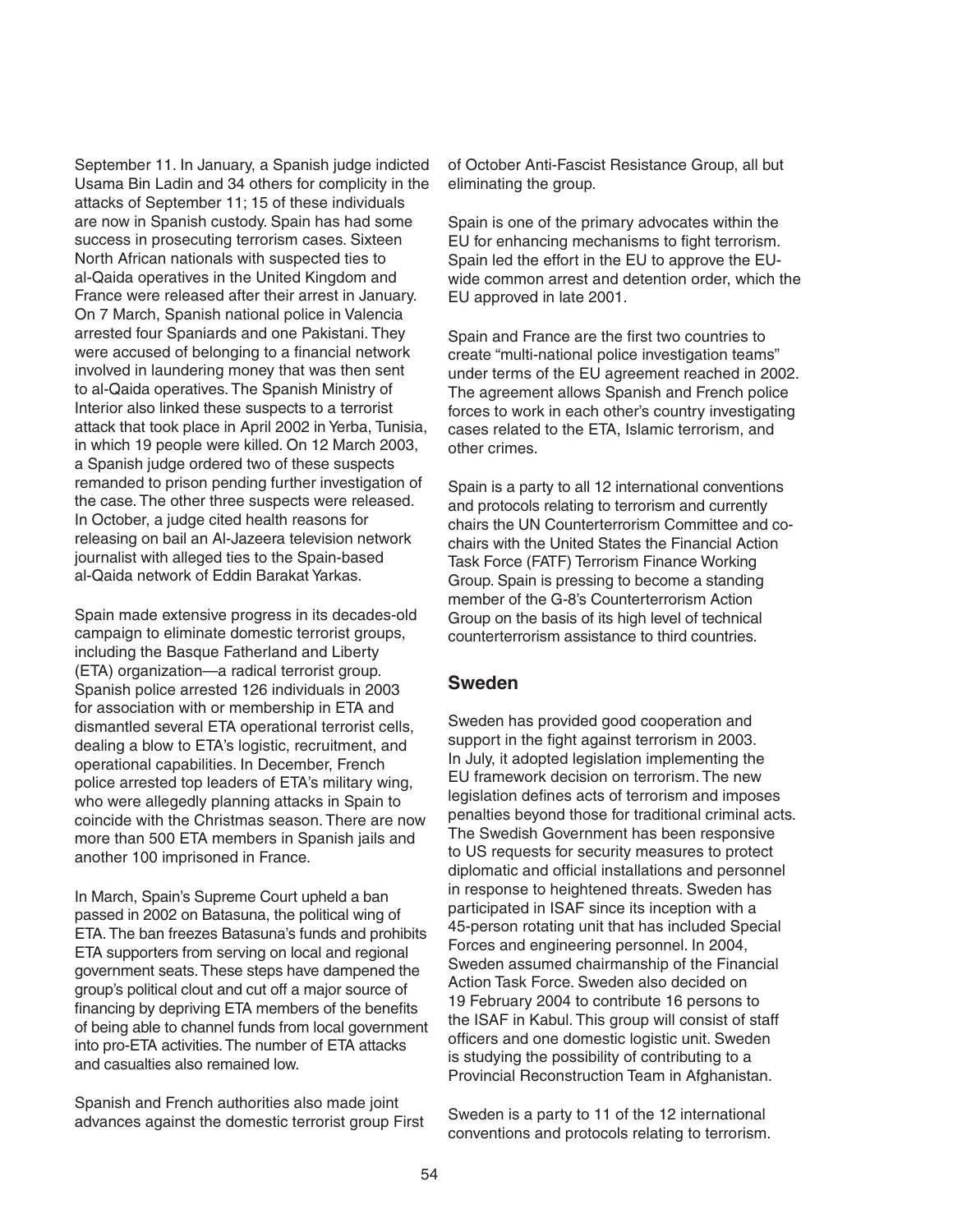

© AFP

Policemen search the compound of the British Consulate in Istanbul, Turkey, following the terrorist bombing of 20 November 2003 that rocked the city, killing 27 persons and injuring 450.

Firemen comb the rubble of the HSBC Bank building in Istanbul after the terrorist attack, 20 November 2003.



Men carry Suleyman Aydogan's coffin, draped with the Turkish flag. He was one of the victims of the terrorist attack in Istanbul, 20 November 2003.



The mother and fiancée of policeman Metin Bostanoglu, who was killed while on duty in a bomb blast at the Beth Israel Synagogue, attend his funeral in Istanbul, 16 November 2003.

# **Turkey**

The Turkish Government is a strong, long-term counterterrorism partner. In addition to dealing with major terrorist attacks on its soil this year, Turkey also combated several domestic terrorist groups that continue to threaten Turkish and US interests.

In November, four suicide bombers attacked Jewish and British targets in Istanbul in two separate but probably coordinated attacks that killed at least 61 people, including the British Consul General. On 15 November, Turkish operatives exploded truck bombs outside the Beth Israel and Neve Shalom synagogues, followed on 20 November by a second wave of attacks against the British Consulate and HSBC Bank.



Turkish Foreign Minister Abdullah Gul and Prime Minister Recep Tayyip Erdogan pray during a policeman's funeral in Istanbul, 16 November 2003.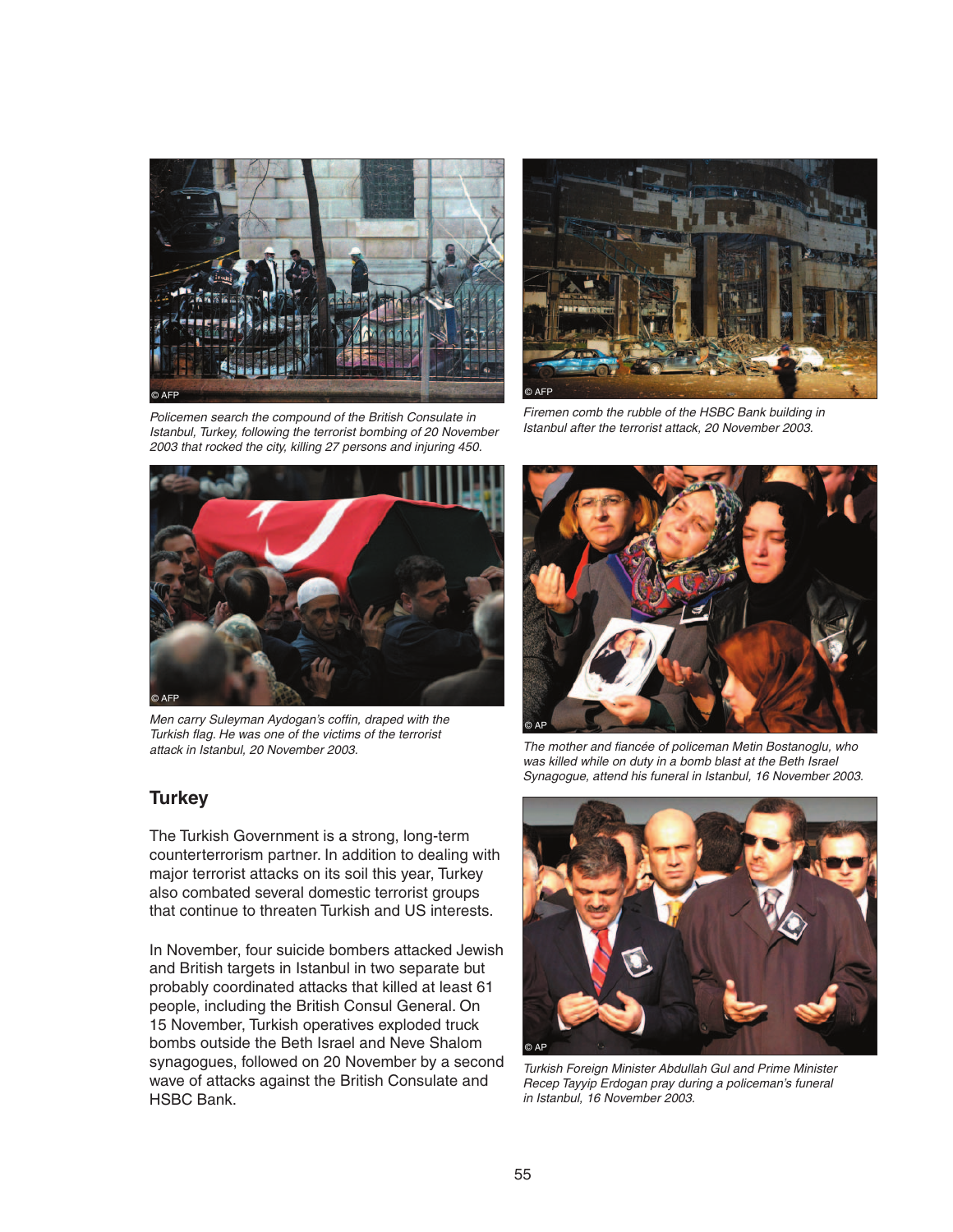Turkey maintained support for Operation Enduring Freedom in 2003. From June 2002 through February 2003, Turkey assumed leadership of the ISAF in Afghanistan. As part of this effort, Turkey provided approximately 1,400 peacekeepers to the mission and continues to have a military contingent in Afghanistan of 140 troops. Turkey also continued to permit Incirlik Airbase to be used for refueling for planes flying into Afghanistan.

The United States and Turkey met several times to discuss cooperation against the Kurdistan Freedom and Democracy Congress (KADEK), and in October, Secretary Powell reiterated the US commitment to assist Turkey in eliminating this threat. In October, KADEK—formerly known as the Kurdistan Workers' Party (PKK)—made yet another name change to the Kurdistan People's Congress (KHK or Kongra-Gel) in an effort to masquerade as a political party. KHK launched several attacks, which it claimed were in retaliation for losses the group suffered from Turkish counterinsurgency operations, and periodically threatened to increase its attacks against Turkish targets.

Turkish police arrested several members of the Revolutionary People's Liberation Party (DHKP/C) during the course of the year. The DHKP/C—a virulently anti-US group that killed two US defense contractors and wounded a US Air Force officer during the Gulf war—continued to launch attacks in Turkey. In May, a DHKP/C female suicide bomber prematurely detonated her explosive belt in Istanbul, killing herself and wounding another. The group struck in June, attacking a bus carrying Turkish prosecutors in Istanbul with a remotecontrolled bomb, and it launched several other bombings against official Turkish interests in August.

Turkey has signed and ratified all 12 international conventions and protocols concerning terrorism.

### **United Kingdom**

The United Kingdom has been and remains one of the United States' strongest allies in the global fight against terrorism. It continues to take important political, financial, and law enforcement steps to advance international counterterrorism efforts. The British Government was also a staunch ally in the international effort to enforce UN Security Council

Resolution 1441 in Iraq. The British contributed more than 40,000 troops to the Iraqi conflict and continue to play a critical role in the Coalition's efforts to construct a democratic, market-oriented Iraq that is a model for the region rather than a threat to its neighbors and global security.

Islamist terrorism poses a significant threat to the United Kingdom at home and to its interests overseas. The most dramatic and tragic evidence of this in 2003 came on 20 November when suicide bombers attacked the British Consulate and the offices of the British bank HSBC in Istanbul, Turkey, killing 33 people, including the British Consul General. A UK citizen was also killed in the suicide bomb attacks on 12 May on three residential compounds in Saudi Arabia.

In February, the British Government stepped up security in and around London in response to a terrorist threat. Her Majesty's Government increased police presence around government buildings and London's financial district, but security changes were most visible at Heathrow Airport where the British Government deployed soldiers and additional policemen. Security returned to normal after the threat window passed. British Airways briefly suspended all flights to Kenya in May and to Saudi Arabia in August due to other reports of terrorist threats in those regions. UK authorities cooperated closely with the United States to provide enhanced security for airline flights of concern during a period of heightened threat around the Christmas holidays.

In June, the British Government established the Joint Terrorism Analysis Center (JTAC), which is responsible for assessing and disseminating information about the terrorist threat to UK domestic and overseas interests. JTAC, an interagency body that includes both intelligence producers and consumers, works closely with the US Terrorist Threat Integration Center. The United States and United Kingdom are also planning to conduct a major joint counterterrorism exercise in 2005.

Since the attacks of September 11, British authorities have stepped up their investigative and intelligence collection efforts against Islamic extremists in the United Kingdom. A key objective is to reduce the threat of terrorism by stopping and